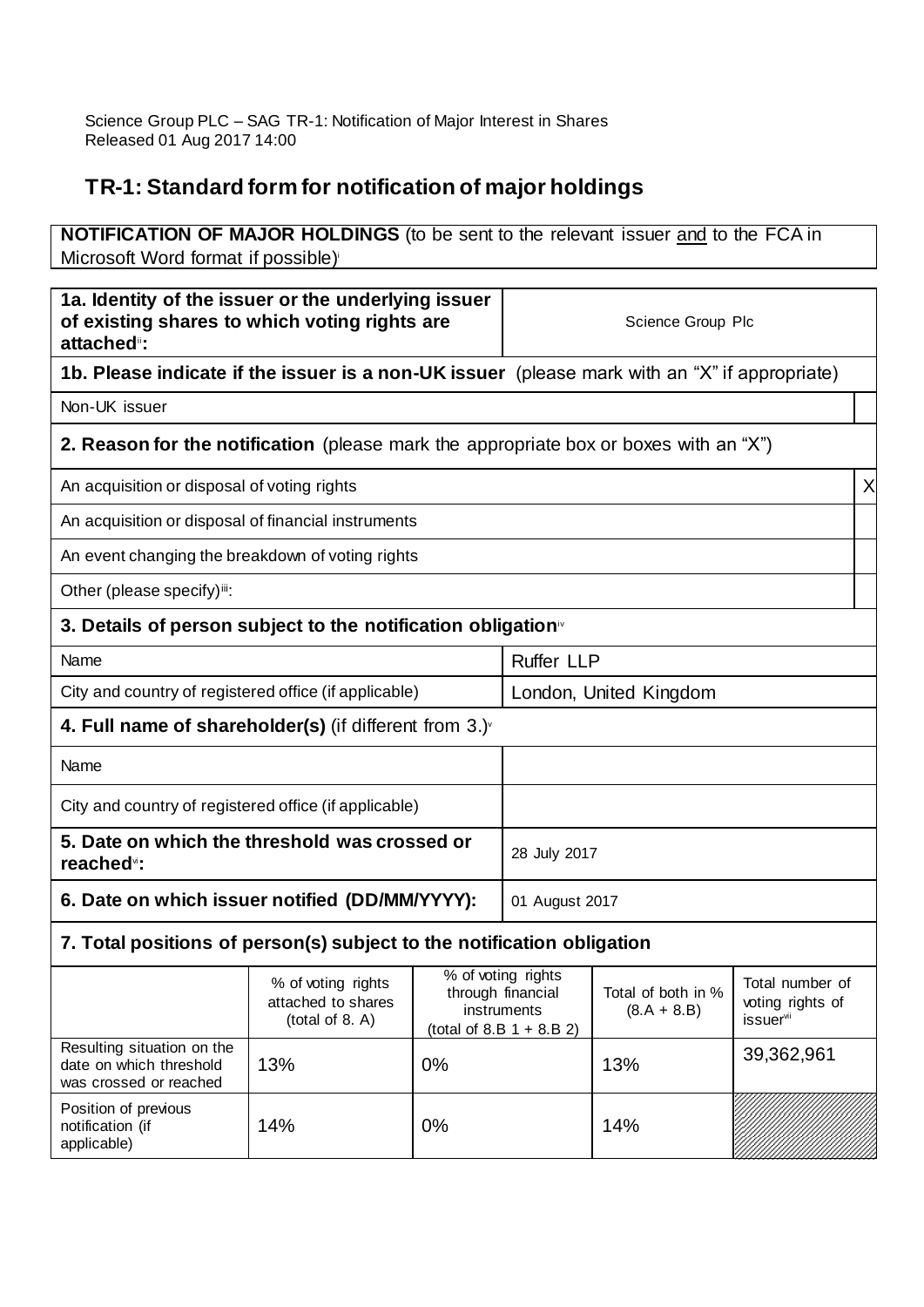## **8. Notified details of the resulting situation on the date on which the threshold was crossed or reached**viii

| A: Voting rights attached to shares |                                                               |                                                                |                                                               |                                                                       |
|-------------------------------------|---------------------------------------------------------------|----------------------------------------------------------------|---------------------------------------------------------------|-----------------------------------------------------------------------|
| Class/type of<br>shares             | Number of voting rights <sup>x</sup>                          |                                                                | % of voting rights                                            |                                                                       |
| ISIN code (if possible)             | <b>Direct</b><br>(Art 9 of Directive<br>2004/109/EC) (DTR5.1) | Indirect<br>(Art 10 of Directive<br>2004/109/EC)<br>(DTR5.2.1) | <b>Direct</b><br>(Art 9 of Directive<br>2004/109/EC) (DTR5.1) | <b>Indirect</b><br>(Art 10 of Directive<br>2004/109/EC)<br>(DTR5.2.1) |
|                                     | 5,164,513                                                     | U                                                              | 13%                                                           | 0%                                                                    |
| <b>SUBTOTAL 8. A</b>                | 5,164,513                                                     |                                                                | 13%                                                           |                                                                       |

## **B 1: Financial Instruments according to Art. 13(1)(a) of Directive 2004/109/EC (DTR5.3.1.1 (a)) Type of financial instrument Expiration date** x **Exercise/ Conversion Period**<sup>xi</sup> **Number of voting rights that may be acquired if the instrument is exercised/converted. % of voting rights**

| N/A | N/A | N/A                    | N/A | N/A |
|-----|-----|------------------------|-----|-----|
|     |     | <b>SUBTOTAL 8. B 1</b> | N/A | N/A |
|     |     |                        |     |     |

| B 2: Financial Instruments with similar economic effect according to Art. 13(1)(b) of<br>Directive 2004/109/EC (DTR5.3.1.1 (b)) |                               |                                                        |                                                         |                            |                    |
|---------------------------------------------------------------------------------------------------------------------------------|-------------------------------|--------------------------------------------------------|---------------------------------------------------------|----------------------------|--------------------|
| Type of financial<br>instrument                                                                                                 | <b>Expiration</b><br>$date^x$ | Exercise/<br><b>Conversion</b><br>Period <sup>xi</sup> | <b>Physical or</b><br>cash<br>settlement <sup>xii</sup> | Number of<br>voting rights | % of voting rights |
| N/A                                                                                                                             | N/A                           | N/A                                                    | N/A                                                     | N/A                        | N/A                |
|                                                                                                                                 |                               |                                                        | <b>SUBTOTAL</b><br>8.B.2                                | N/A                        | N/A                |

| 9. Information in relation to the person subject to the notification obligation (please mark                                                                                                                                                                                                                             |  |  |   |  |
|--------------------------------------------------------------------------------------------------------------------------------------------------------------------------------------------------------------------------------------------------------------------------------------------------------------------------|--|--|---|--|
| the                                                                                                                                                                                                                                                                                                                      |  |  |   |  |
| applicable box with an "X")                                                                                                                                                                                                                                                                                              |  |  |   |  |
| Person subject to the notification obligation is not controlled by any natural person or legal entity and does not<br>control any other undertaking(s) holding directly or indirectly an interest in the (underlying) issuerxili                                                                                         |  |  | Χ |  |
| <b>Full chain of controlled undertakings through which the voting rights and/or the</b><br>financial instruments are effectively held starting with the ultimate controlling natural person or legal entity xiv<br>(please add additional rows as necessary)                                                             |  |  |   |  |
| % of voting rights<br>Total of both if it<br>through financial<br>% of voting rights if<br>equals or is<br>it equals or is higher<br>instruments if it<br>higher than the<br>Name <sup>∞</sup><br>than the notifiable<br>equals or is higher<br>notifiable<br>than the notifiable<br>threshold<br>threshold<br>threshold |  |  |   |  |